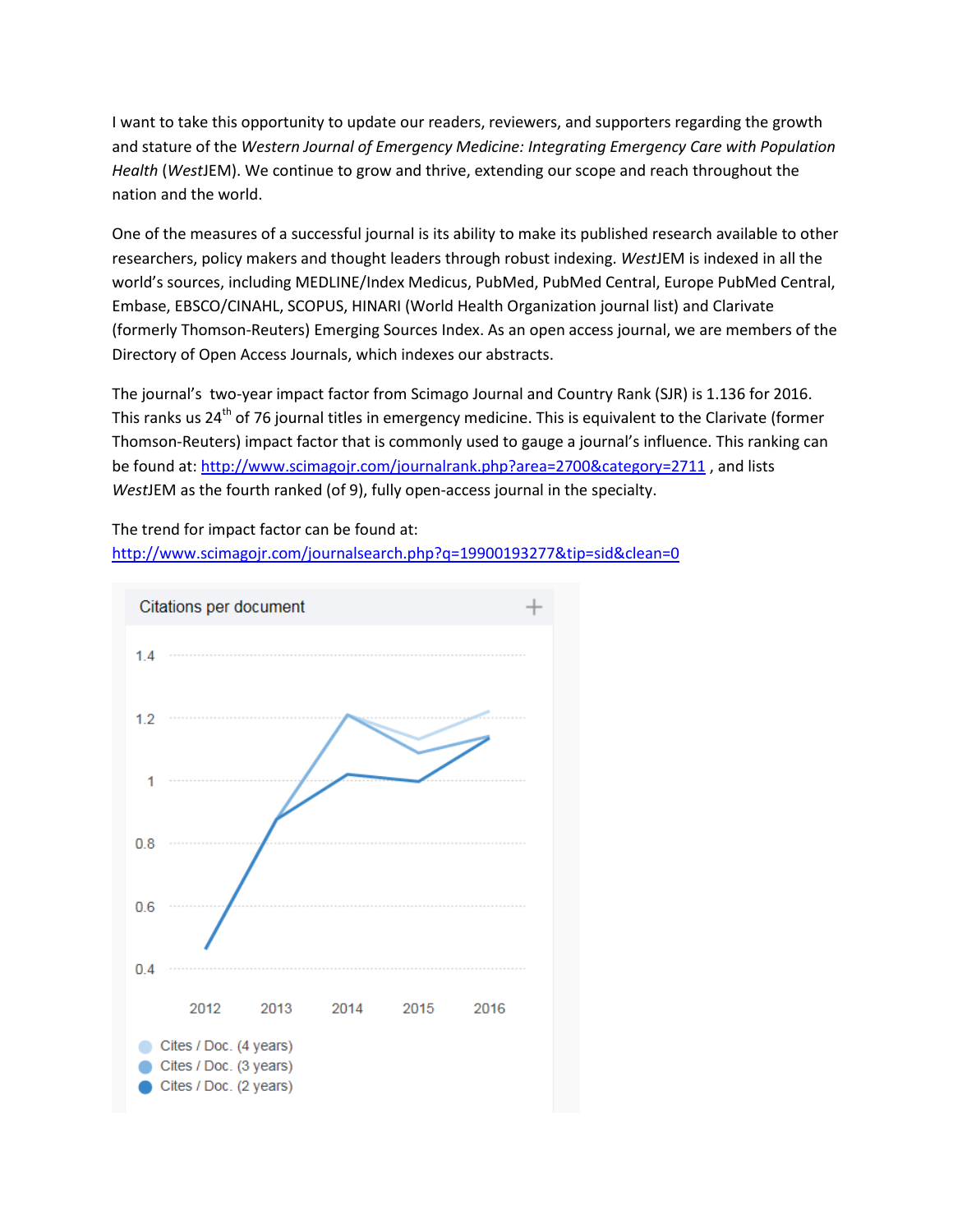

Our three-year impact factor from Scopus 2016 CiteScore journal metrics is 0.95. This ranks us 25<sup>th</sup> of 75 journal titles in emergency medicine, and rising.

Comparison to other journals in the specialty can be found here: <https://www.scopus.com/sourceid/19900193277?origin=sbrowse#tabs=1>

## And specific *West*JEM score can be found at:

<https://www.scopus.com/sourceid/19900193277?origin=sourceInfo&zone=refpointrank>

Why does this matter? The more robustly indexed a journal, the more likely a researcher interested in your work is to find, and cite, your article. Given that *West*JEM is one of a few fully open-access journals in the world, the full published paper is available to anyone with an internet connection without charge. Furthermore, authors published in *WestJ*EM retain their own copyright, and are not asked to sign over rights to their intellectual property as a condition of publication, like subscription-based journals. *West*JEM's article processing fee upon acceptance is the lowest among open-access journals. There is never a fee to submit a paper.

Each issue of *West*JEM is distributed electronically to more than 23,000 readers, researchers and clinicians, and mailed to more than 4,000. Content is also distributed through Medscape, with some 250,000 hits per year [\(http://www.medscape.com/viewpublication/21595](http://www.medscape.com/viewpublication/21595)). There were 1.8 million article views and downloads of *West*JEM papers in 2016. Clearly, distribution is wide and vast, offering the greatest chance of your work being cited.